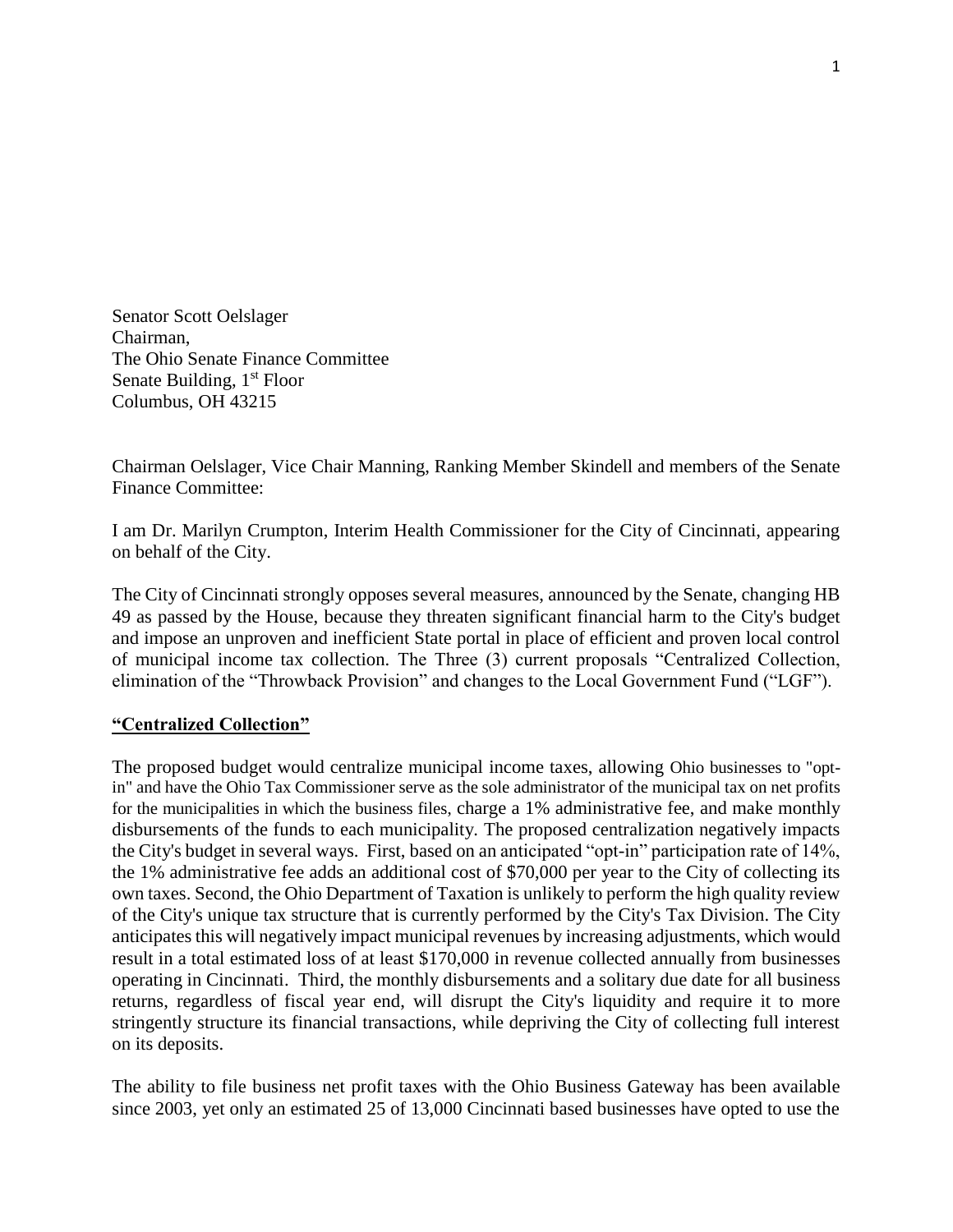Ohio Business Gateway. In exchange for the smooth functioning of the City's present scheme, the budget proposes that businesses that voluntarily file net profit taxes with the Ohio Business Gateway will be administered by the Ohio Tax Commissioner and a unique set of tax laws, rules and regulations. All disputes or inquiries will be directed to Columbus instead of to the local Tax Division which is available in-person, via phone, and online during regular business hours with local knowledge and ready access to records. Given the natural advantages of the status quo it makes little sense to opt for an unproven system that will reduce local revenues in exchange for no appreciable benefit to the State, its citizens, or its businesses.

## **"Throwback Rule"**

The City of Cincinnati also strenuously opposes the so-called 'Throwback Rule,' which would change the sales portion of the three step allocation formula used to source a business' net profits to where the services are performed. Elimination would effectively create a "nexus to nowhere" treatment of the current "throwback" provision in municipal tax ordinances, essentially preventing the tax provision from being enforced for the sales of tangible personal property from warehouse and distribution centers originating in municipalities. The elimination of the "throw-back" rule was originally proposed in 2014 and included in HB 5. It was defeated at that time by this chamber for good reason. The projected revenue loss of its newly proposed elimination to the City is \$750,000 in its first year.

## **Local Government Fund ("LGF")**

The State has been reducing the Local Government Fund (LGF) revenue to the City for several years, and the dismal State revenue projections do not bode well for reinstating or even maintaining recent levels of LGF. The House budget bill proposes the State revert to the traditional allocation scheme for LCF. Historically the City has experienced major revenue reductions since 2010 of over \$116 million due to state reductions to LGF and the elimination of the Estate Tax.

The recent, currently proposed, further cuts are even more troublesome. These include:

- \$35.3 million redirected from the Municipal LGF Supplement Distribution Fund to support statewide programs to address the opioid crisis, further limiting municipal resources to treat the epidemic on the front lines.

- \$24 million redirected from the Municipal LGF Supplement Distribution Fund to support all 1,300+ Ohio townships and very small villages with a population below 1,000.The legislature recognizes that there are very financially successful townships in Ohio, but still revenues intended to support cities and villages will subsidize Ohio's unincorporated areas.

- With the reduction in overall state revenues and a smaller total state General Revenue Fund, analysts are forecasting that LGF distribution levels will decrease by almost \$90 million dollars over the biennium.

As a health care professional serving on the frontlines of combating the opioid epidemic in Cincinnati, which has been hit particularly hard, it makes no sense to either divert, or impair,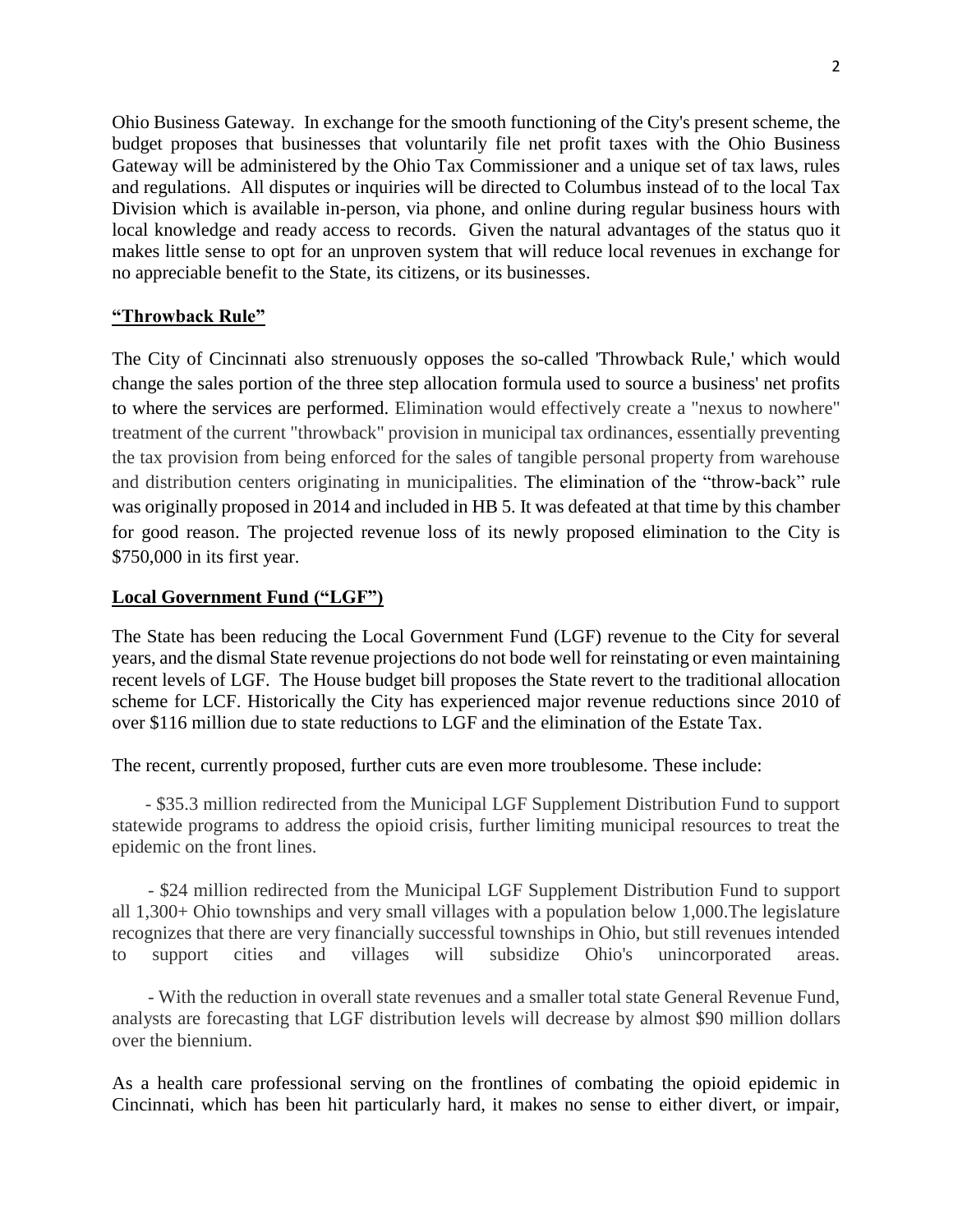resources that the City of Cincinnati or other cities across the State of Ohio need for addressing their local imperatives.

## **Implications for the City of Cincinnati**

The City of Cincinnati unfortunately bears the brunt of the heroin epidemic compared to surrounding municipalities. Hamilton County data indicate that over half of all heroin related overdoses occur inside Cincinnati City limits. While surrounding municipalities are also experiencing unprecedented heroin related overdoses and fatalities, tasking first responders, school systems, families and communities, the City of Cincinnati experiences a concentration of this epidemic. For instance, in just one of the City's fifty-two neighborhoods 154 overdoses presented in local hospitals over the course of 2016. This does not even capture the 68% of cases that are revived by Fire and Police but refuse transport to the hospital.

Due to the extensive nature of this epidemic, first responders are reporting multiple visits to the same household and first responder compassion fatigue is requiring further intervention. See the video below demonstrating the impact on the City's Fire and Police Departments.

[http://www.cincinnati.com/story/news/politics/2017/06/13/gop-wants-take-local-money-pay](http://www.cincinnati.com/story/news/politics/2017/06/13/gop-wants-take-local-money-pay-opiate-fight/392078001/)[opiate-fight/392078001/](http://www.cincinnati.com/story/news/politics/2017/06/13/gop-wants-take-local-money-pay-opiate-fight/392078001/)

Below, local data captured from the Office of Performance and Data Analytics at the City of Cincinnati depicts the immense concentration of police driven responses (from the Fusion Center report) in April 2017.



Due to the total negative impact to the City of Cincinnati's budget and that there exists minimal benefit to the State or businesses, we strongly urge you to reject the centralization of municipal